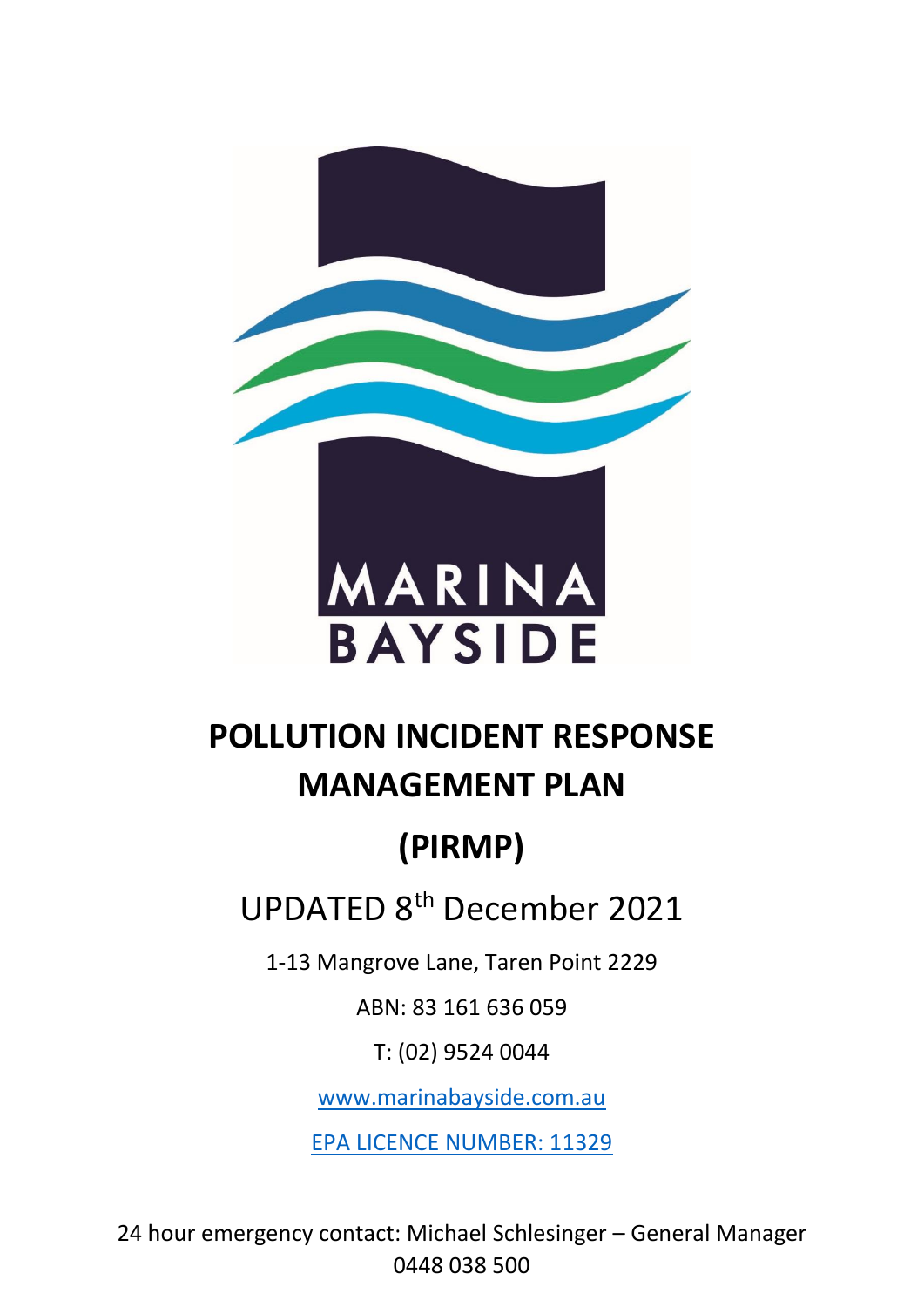#### **OBJECTIVES**

The outcomes to be achieved by this PIRMP are to:

- 1. Pre-emptive actions to be taken
- 2. Inventory of pollutants stored on the premises
- 3. Safety equipment used on the premises
- 4. Communicating with neighbours and the community
- 5. Minimising harm to persons and the environment on the premises
- 6. Actions to be taken during or immediately after a pollution incident on the premises
- 7. Description and likelihood of hazards
- 8. Staff training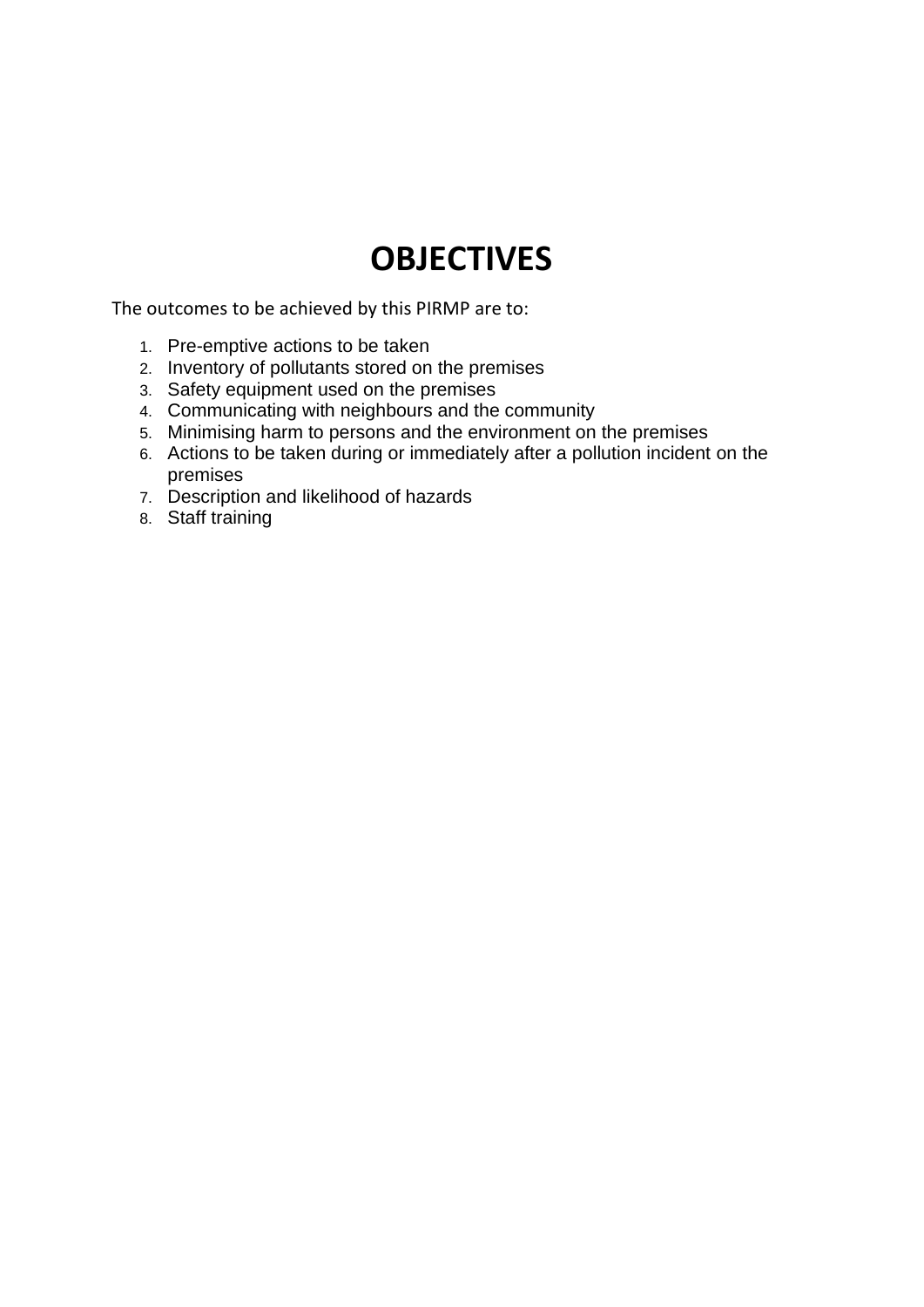# **1. PRE-EMPTIVE ACTION TO BE TAKEN TO MINIMISE OR PREVENT RISK OF HARM TO HUMAN HEALTH OR THE ENVIRONMENT**

| <b>Equipment</b>         | location                         | <b>Action</b>                                                                                                 |
|--------------------------|----------------------------------|---------------------------------------------------------------------------------------------------------------|
| Land based boom          | Spill kit                        | Control area of hazard                                                                                        |
| Floating boom            | Spill kit                        | Control area of hazard in the<br>water                                                                        |
| Absorbent pads           | Spill kit & store                | Place on area to absorb<br>hazard and stop from<br>spreading                                                  |
| Saw dust                 | Saw dust bins                    | Place on area of spilt paints<br>and resins, stop from<br>spreading, absorb and dispose                       |
| Organic absorbent        | Spill kit                        | Sprinkle over area of hazard<br>on land or water ideal for<br>fuels and oils                                  |
| Washing liquid           | Store/kitchen                    | For use in dispersing oil and<br>fuel on water                                                                |
| Air horn                 | Main<br>office/workshop/showroom | Used to alert all people on site<br>in case of an emergency to<br>evacuate to the emergency<br>assembly point |
| Fire extinguishers       | Various, see site map            | To be used in the first<br>response against fire if safe to<br>do so                                          |
| Fire hose                | Various, see site map            | To be used in the first<br>response against fire if safe to<br>do so                                          |
| Heavy duty Rubber<br>mat | Storm water drain cover          | Place over drain cover to<br>prevent contaminated entry                                                       |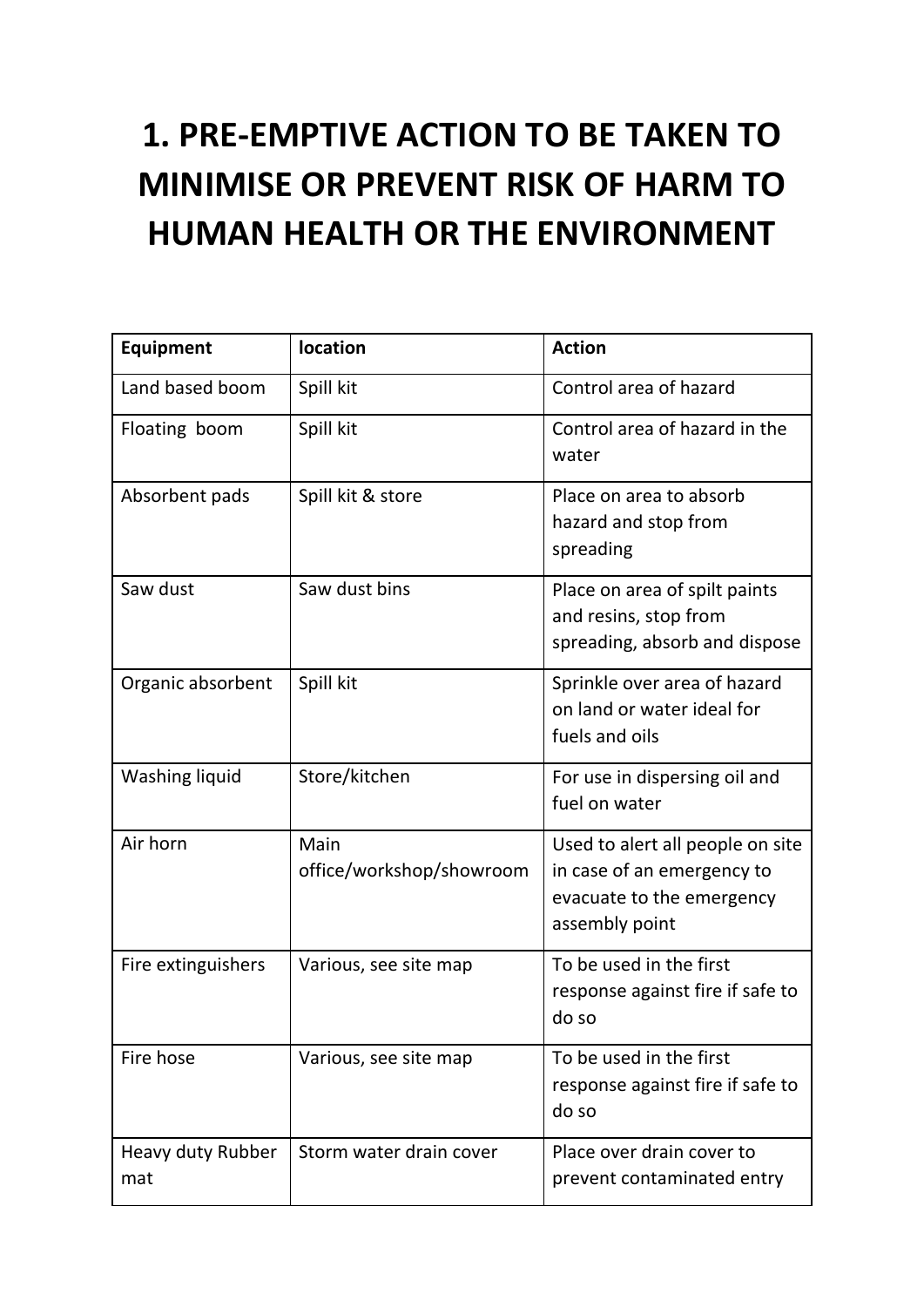## **2. POTENTIAL POLLUTANT LIQUIDS STORED ON SITE AND MAXIMUM QUANTITIES**

| Item                  | Max<br>quantity -<br>litres | Location                   | Comment                                                 |
|-----------------------|-----------------------------|----------------------------|---------------------------------------------------------|
| Paint, various        | 300                         | Flammable<br>liquids store | antifouls, single and two pack<br>coatings              |
| Thinner               | 40                          | Flammable<br>liquids store | Thinning paint products                                 |
| Gunwash               | 40                          | Flammable<br>liquids store | Cleaning painting equipment                             |
| <b>Mineral Turps</b>  | 40                          | Flammable<br>liquids store | Cleaning product                                        |
| Methylated<br>spirits | 40                          | Flammable<br>liquids store | Cleaning product                                        |
| Acetone               | 40                          | Flammable<br>liquids store | Used mostly for fibreglass<br>repairs                   |
| lubricant             | 20                          | Flammable<br>liquids store | For use of maintenance only                             |
| Diesel fuel           | 400                         | Utility vehicle            | Specialised Diesel tank,<br>lockable with Electric pump |
| Polyester resin       | 40                          | Flammable<br>liquids store | Used for vessel repair                                  |
| Epoxy resin           | 60                          | Flammable<br>liquids store | Used for vessel repair                                  |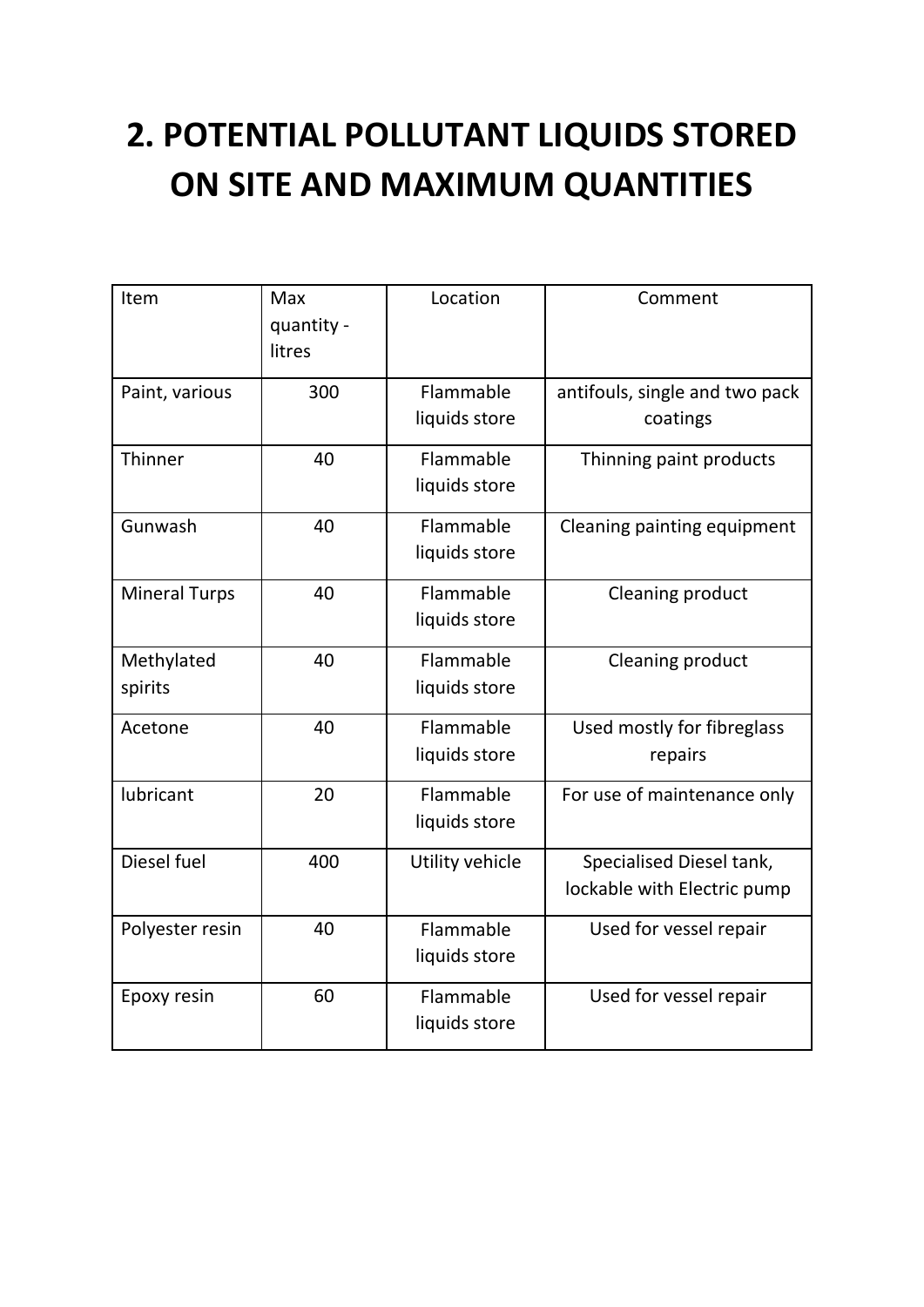# **3. DESCRIPTION OF SAFETY EQUIPMENT USED TO MINIMISE RISK TO HUMAN HEALTH OR THE ENVIRONMENT**

| <b>Item</b>                                                      | <b>Purpose</b>                              | <b>Comment</b>                                                                                                                                                                                                                                     |
|------------------------------------------------------------------|---------------------------------------------|----------------------------------------------------------------------------------------------------------------------------------------------------------------------------------------------------------------------------------------------------|
| Paper dust mask                                                  | Capture minor airborne<br>particles         | PPE To be worn while performing<br>minor tasks                                                                                                                                                                                                     |
| Respirator                                                       | Capture fumes and<br>airborne               | PPE to be worn while performing,<br>grinding, drilling or while using<br>chemicals                                                                                                                                                                 |
| Paper suit                                                       | To protect skin contact<br>with chemicals   | PPE to be worn while performing<br>tasks using any chemicals that<br>should not be in contact with the<br>skin                                                                                                                                     |
| Dust extraction<br>attachment for<br>angle grinder and<br>sander | To capture debris and<br>airborne particles | To be used in conjunction with the<br>angle grinder and vacuum when<br>grinding fibreglass and other<br>material                                                                                                                                   |
| Dust extractor                                                   | To capture airborne<br>dust                 | Generally used within a confined<br>space or encapsulation, captures<br>airborne dust and debris which can<br>then be safely disposed of                                                                                                           |
| Saw dust bins                                                    | Absorb heavy liquids                        | If a minor heavy liquid spill would<br>occur, such as paint on land this can<br>be used to absorb the product prior<br>to cleaning                                                                                                                 |
| Spill kit                                                        | Contain a spill on land<br>or on water      | The spill kit is located in a labelled<br>bright yellow wheely bin, it contains<br>absorbent pads, a floating boom<br>that can be used on land and water<br>and organic granular absorbent<br>particles which can also be used on<br>land or water |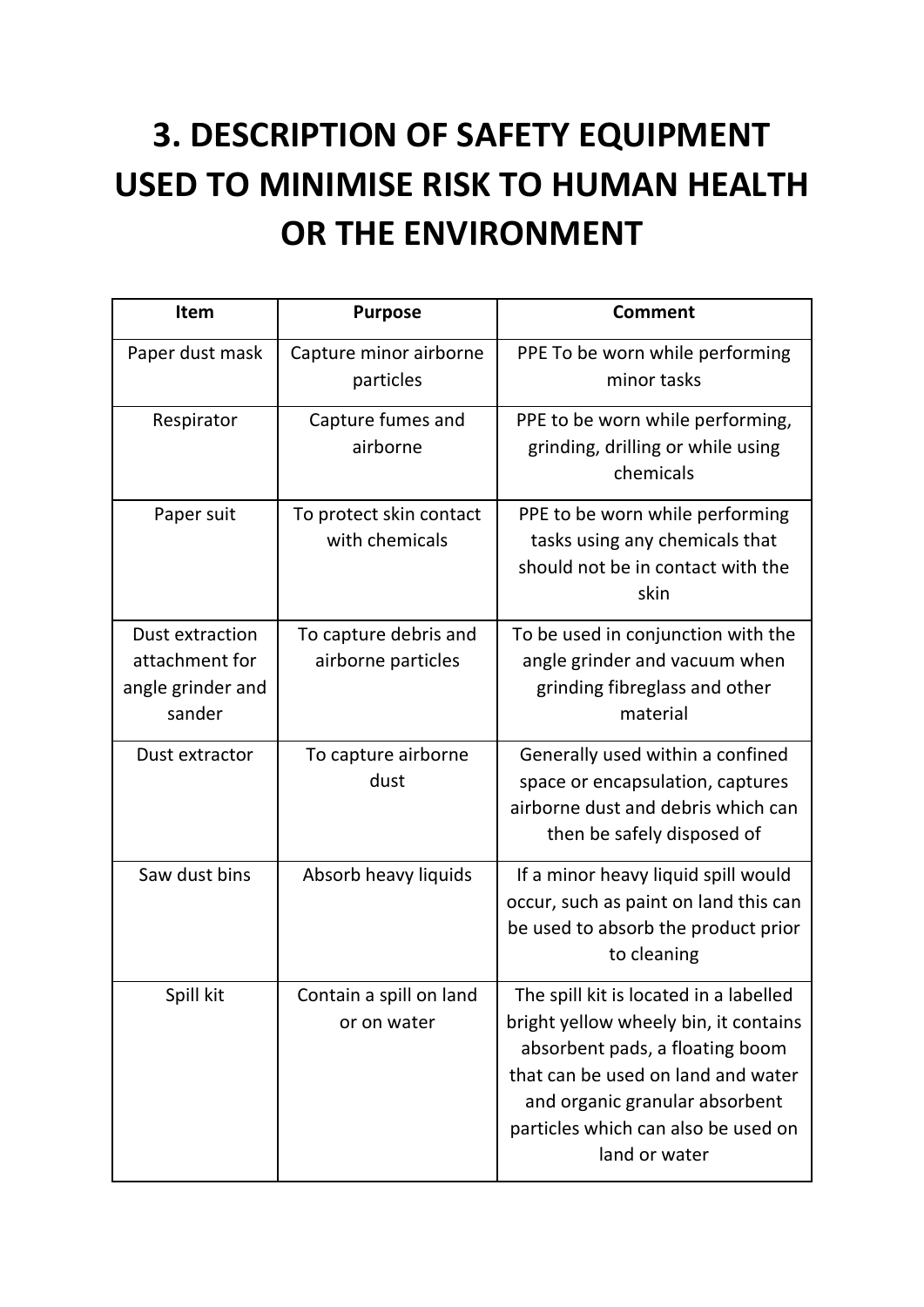#### **4. POLLUTION INCIDENT NOTIFICATION LIST**

| <b>CATEGORY</b>           | <b>CONTACT</b>                            | <b>NUMBER</b>  |
|---------------------------|-------------------------------------------|----------------|
|                           |                                           |                |
| <b>Emergency Services</b> | Fire, Ambulance, Police                   | 000            |
| <b>External Authority</b> | <b>Sutherland Shire Council</b>           | 9710 0333      |
| <b>External Authority</b> | <b>Environmental Protection Authority</b> | 131 555        |
|                           |                                           | 0408 206 035   |
|                           |                                           | Greg Newman    |
| <b>External Authority</b> | Department of Primary Industries          | 9529 6021 or   |
|                           |                                           | 0408 601 951   |
| <b>External Authority</b> | Department of Planning and                | 1300 305 695   |
|                           | Environment                               |                |
| <b>External Authority</b> | Safework NSW                              | 13 10 50       |
| <b>External Authority</b> | NSW Fire & Rescue                         | (02) 9265 2999 |
| <b>External Authority</b> | Sydney Ports Corporation                  | (02) 9296 4999 |
| <b>External Authority</b> | Water Police NSW                          | (02) 9320 7499 |
| <b>External Authority</b> | Marine Rescue NSW                         | (02) 9450 2468 |
| <b>External Authority</b> | Roads and Maritime Services - Fiona       | 0418 460 293   |
| Neighbouring Business     | Shell Point Marina                        | (02) 9524 7170 |
| Neighbouring Business     | St George Motorboat Club                  | (02) 9529 7276 |
| Neighbouring Business     | <b>Viking Marine</b>                      | (02) 9525 0188 |
| Neighbouring Business     | <b>Onboard Engineering</b>                | (02) 9540 5222 |
| Neighbouring Business     | Dyson Appliances                          | 1800 239 766   |

In case of emergency the Environmental Protection Agency, Sutherland Shire Council, Workcover, NSW Fire and Rescue and Health Authority will be notified by phone. Updates will be posted on the website for all neighbouring businesses.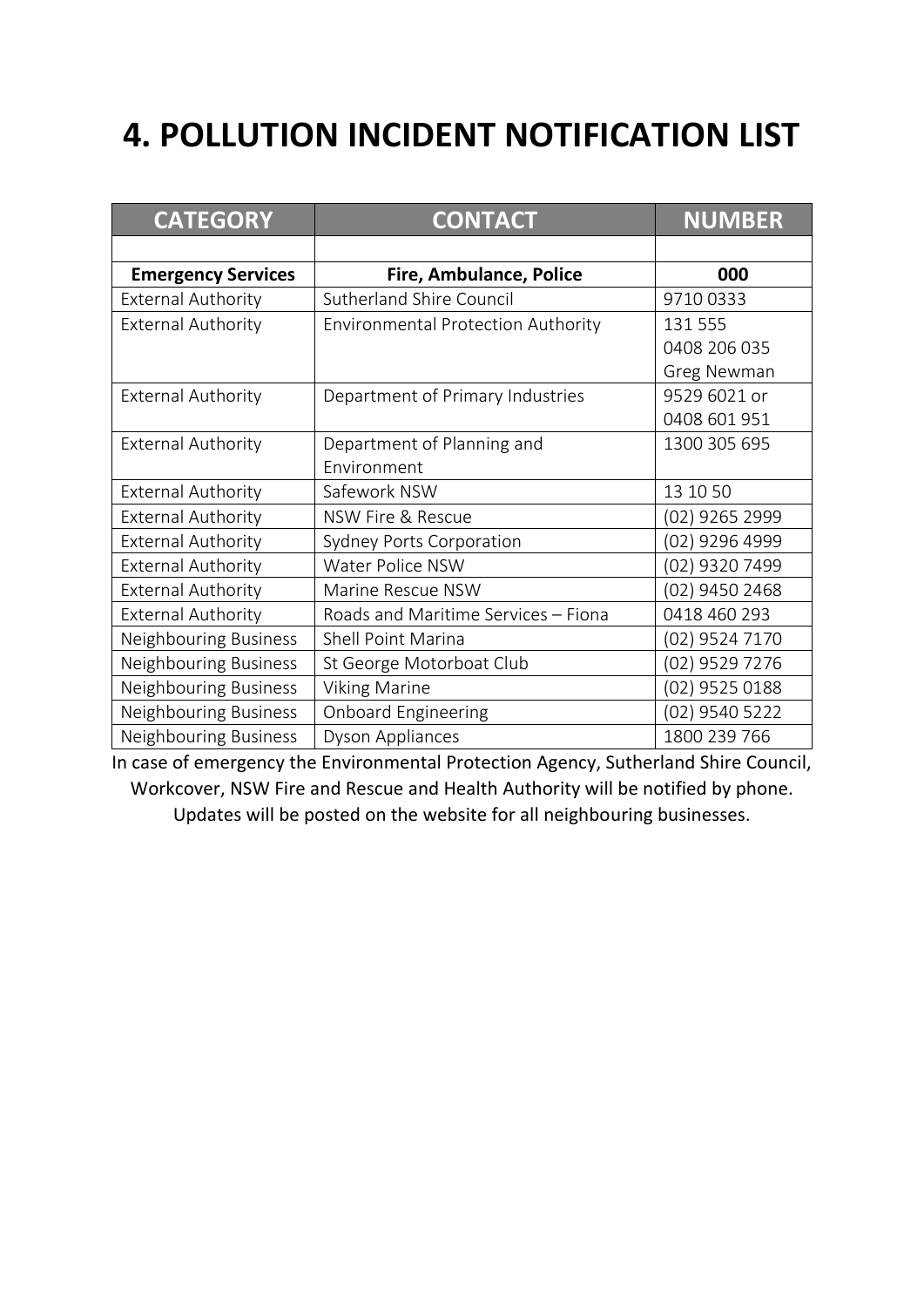### **POLLUTION INCIDENT NOTIFICATION PROCEDURE**

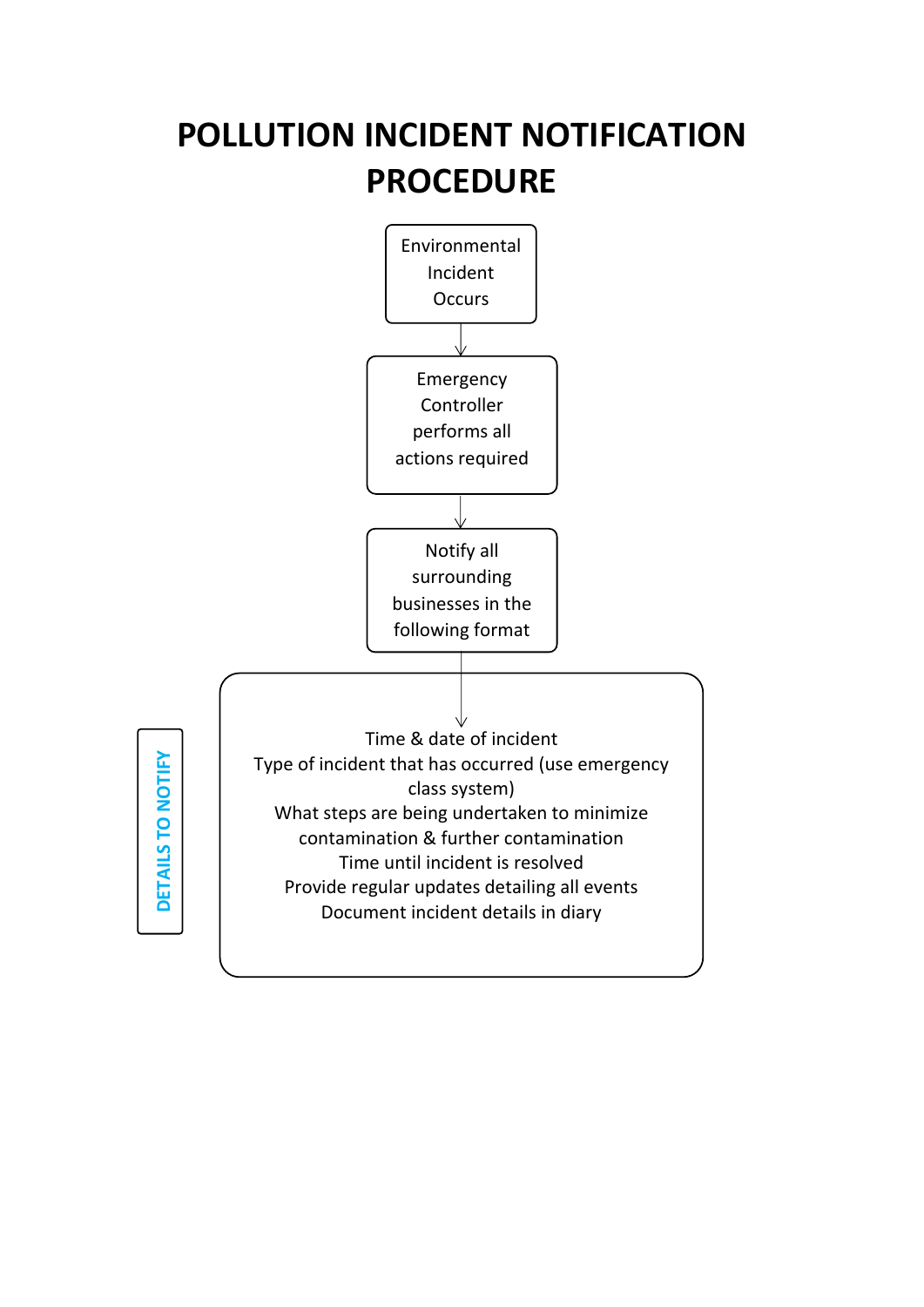### **5. A DESCRIPTION OF HAZARDS TO HUMAN HEALTH AND OR THE ENVIRONMENT**

| <b>HAZARD DESCRIPTION</b>                                                           | <b>HUMAN</b><br><b>HEALTH</b> | <b>ENVIRONMENT</b> |
|-------------------------------------------------------------------------------------|-------------------------------|--------------------|
| Painting via roller application, contact with skin                                  | Yes                           | No                 |
| Painting via spray application, contact with skin,<br>contact with respitory system | Yes                           | Yes                |
| Sanding, contact with skin, contact with<br>respitory system                        | Yes                           | Yes                |
| Grinding, contact with skin, contact with<br>respitory system                       | Yes                           | Yes                |
| Removing marine growth from hulls via high<br>pressure washing                      | Yes                           | Yes                |
| Removing marine growth from hulls via hand<br>scraping                              | Yes                           | Yes                |
| Machining / cutting timber                                                          | Yes                           | No                 |
| Fibreglass repairs, contact with skin, contact<br>with respitory system             | Yes                           | Yes                |
| <b>Heavy lifting</b>                                                                | Yes                           | No                 |
| Vessels in our care having liquid leaks, fuels, oils,<br>other                      | Yes                           | Yes                |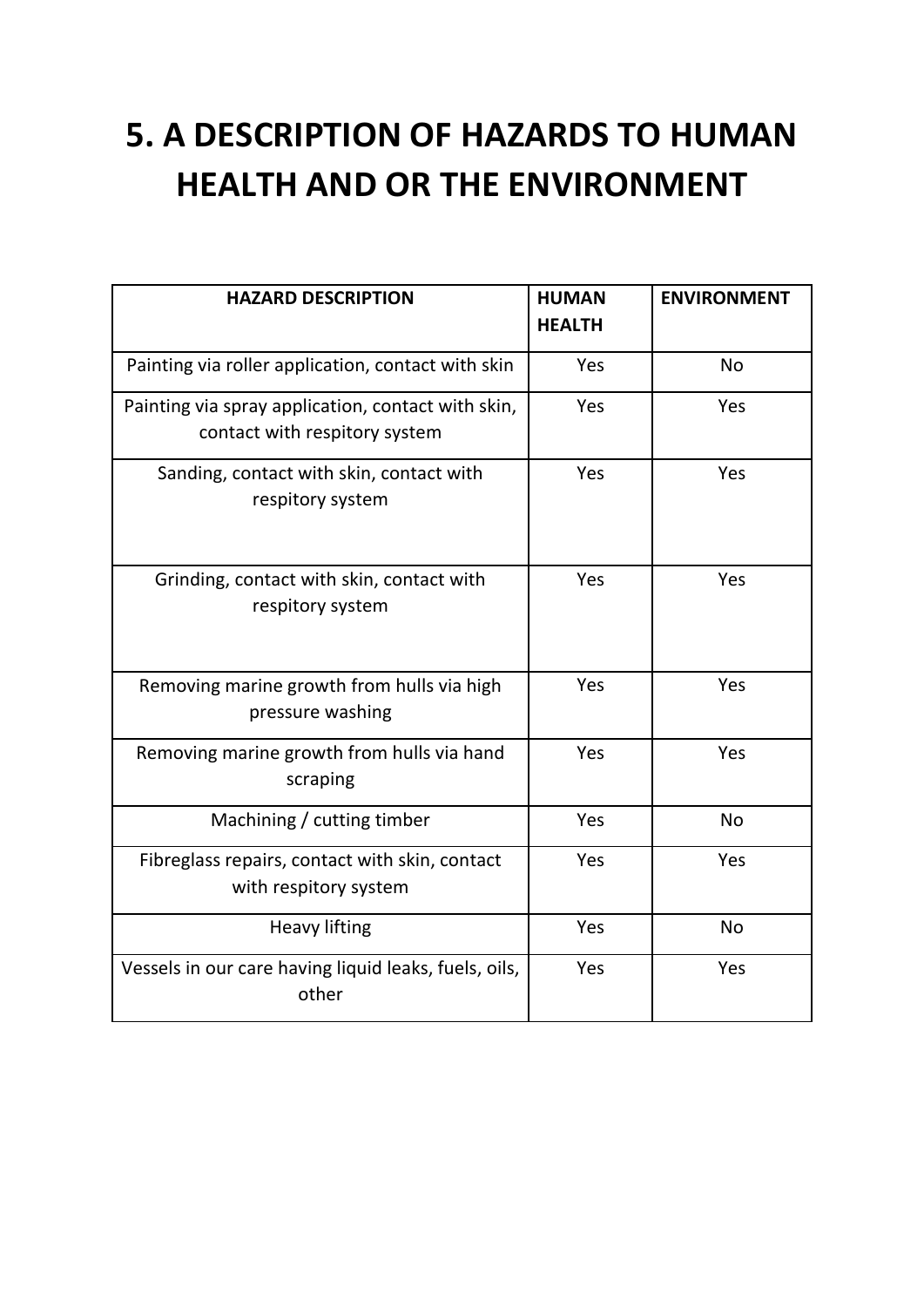### **6. WHAT TO DO IN THE CASE OF A CHEMICAL SPILL OR POLLUTION INCIDENT**

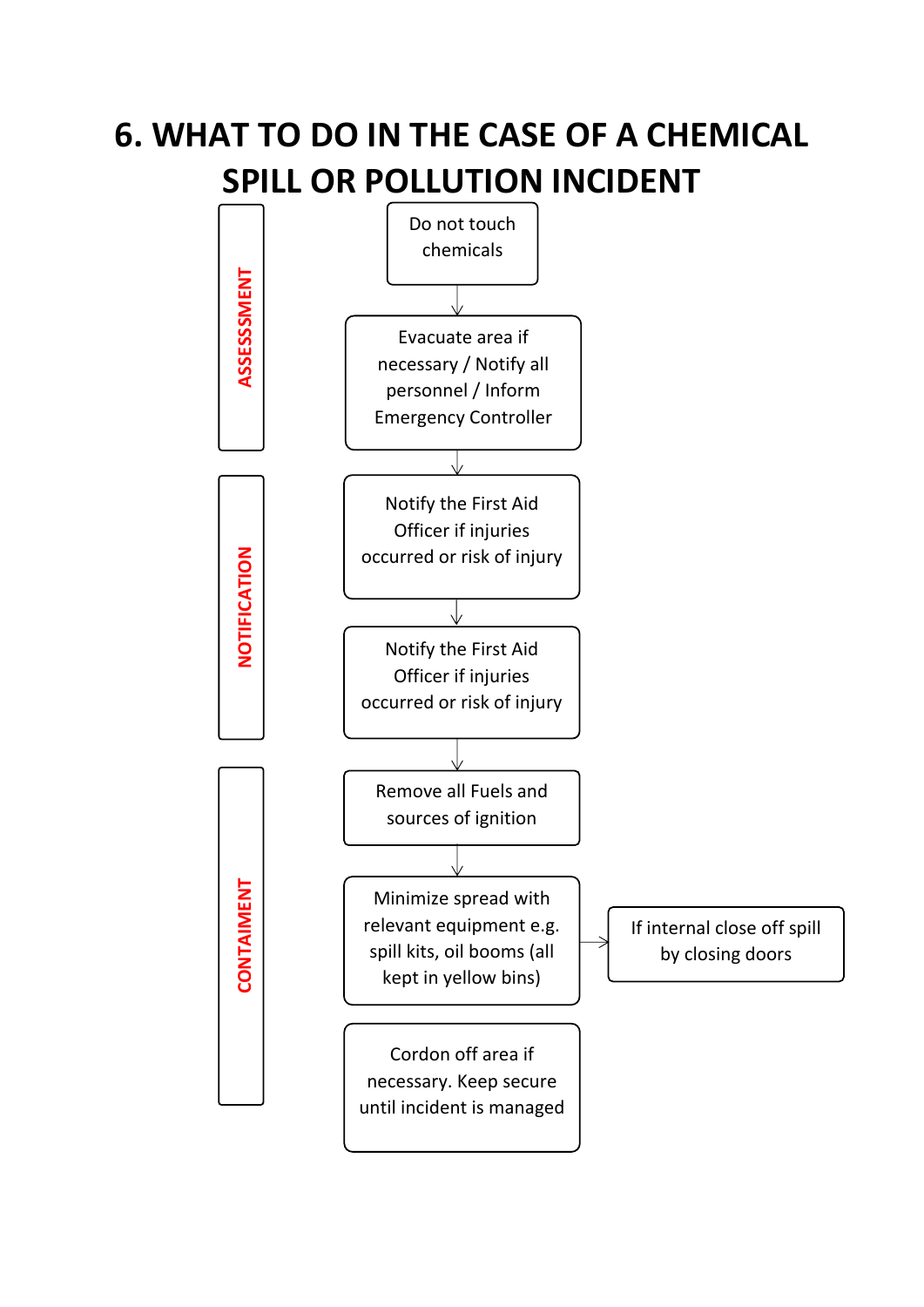## **7. MARINA BAYSIDE DESCRIPTION AND LIKELIHOOD OF HAZARDS**

| <b>Identified Main Hazard</b> | <b>Description</b>    | Likelihood of           | Pre-emptive actions taken       |
|-------------------------------|-----------------------|-------------------------|---------------------------------|
|                               |                       | <b>Hazard Occurring</b> |                                 |
| <b>Spillage of Paints</b>     | Various paints        | Likelihood of           | All open paint tins are located |
|                               | used on site,         | spillage is low         | on top of a drop sheet or       |
|                               | mainly antifoul.      |                         | board when in use. If a spill   |
|                               | Generally order       |                         | would occur, activity would     |
|                               | only 40 litres at a   |                         | stop until the spillage was     |
|                               | time in 10 litre      |                         | cleaned up.                     |
|                               | tins. When new,       |                         |                                 |
|                               | the tins are          |                         |                                 |
|                               | located in the        |                         |                                 |
|                               | store, once the       |                         |                                 |
|                               | tins have been        |                         |                                 |
|                               | opened they are       |                         |                                 |
|                               | located in the        |                         |                                 |
|                               | dangerous goods       |                         |                                 |
|                               | store.                |                         |                                 |
| <b>Spillage of resins</b>     | Our site uses         | Likelihood of           | All open resin tins and         |
|                               | polyester and         | spillage is low         | containers are located on top   |
|                               | epoxy resin and       |                         | of a drop sheet or board when   |
|                               | their relevant        |                         | in use. If a spill would occur, |
|                               | hardeners, these      |                         | activity would stop until the   |
|                               | generally come in     |                         | spillage was cleaned up. All    |
|                               | 4 or 20litre tins.    |                         | catalysed resin is located in a |
|                               | They are located in   |                         | heatproof container until fully |
|                               | the dangerous         |                         | cured and then safely           |
|                               | goods store.          |                         | disposed of.                    |
| Diesel fuel spill             | Diesel fuel is kept   | Likelihood of           | No refuelling is done over the  |
|                               | on site at a          | spillage is low         | water, we always have a spill   |
|                               | maximum of 400        |                         | kit within reach. In case of a  |
|                               | litres, it is used to |                         | spill, we would stop            |
|                               | re fuel our           |                         | immediately and utilise the     |
|                               | machinery on site     |                         | spill kits to clean up safely   |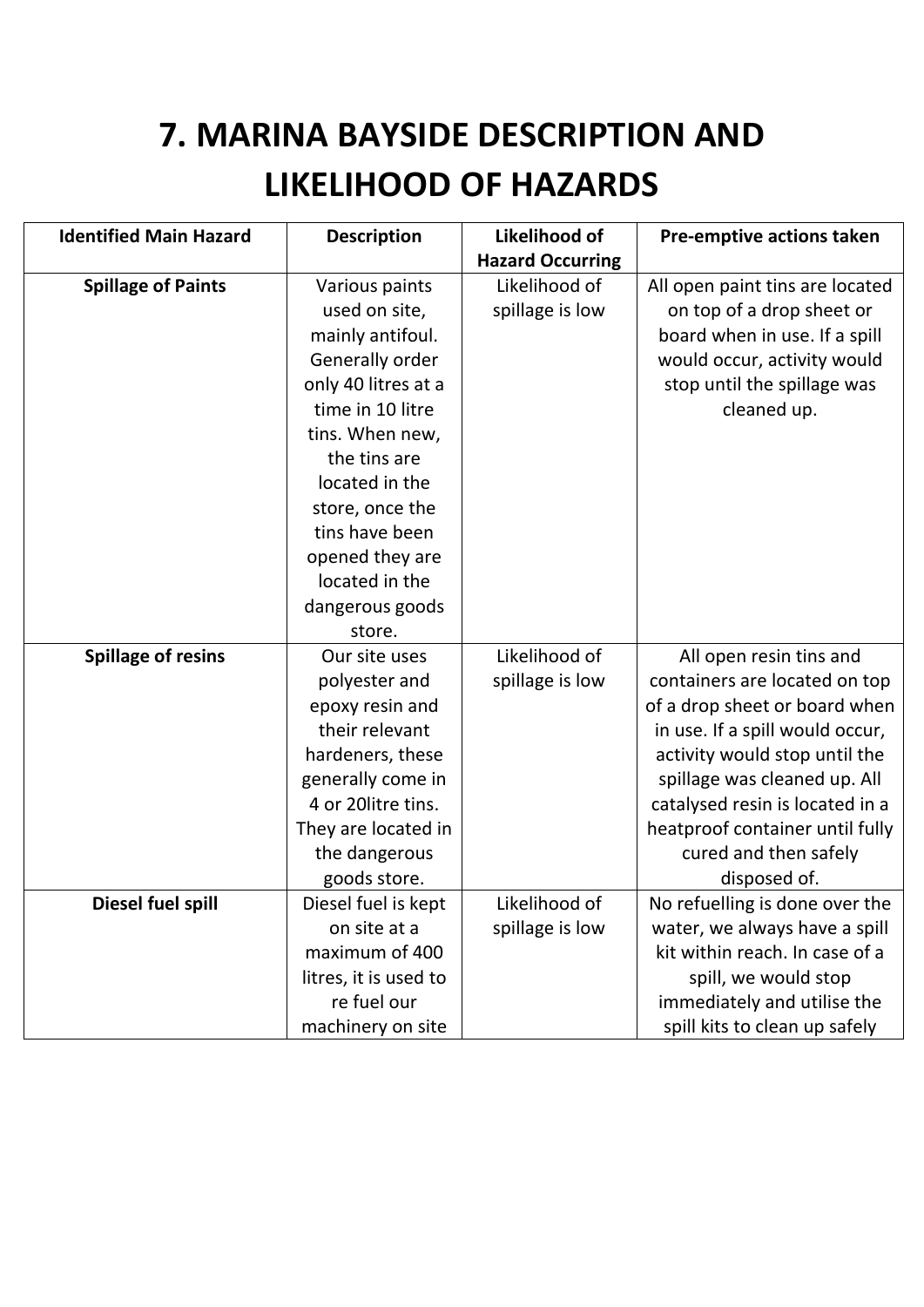| <b>Hydraulic oil spill</b>         | Hydraulic oil is a     | Likelihood of          | No topping up of oil is done    |
|------------------------------------|------------------------|------------------------|---------------------------------|
|                                    | thin clear oil that is | spillage is low        | over the water, we transfer     |
|                                    | used on site to run    |                        | the oil via a manual hand       |
|                                    | the hydraulics on      |                        | pump which is well              |
|                                    | our machinery          |                        | controlled. We always have a    |
|                                    |                        |                        | spill kit within reach. In case |
|                                    |                        |                        | of a spill, we would stop       |
|                                    |                        |                        | immediately and utilise the     |
|                                    |                        |                        | spill kits to clean up safely,  |
|                                    |                        |                        | This task is generally done     |
|                                    |                        |                        | once every 12 months.           |
| <b>Acetone</b>                     | A clear volatile and   | Flammable fumes        | Use in an open area where       |
|                                    | highly flammable       | within a confined      | possible, otherwise create      |
|                                    | liquid, kept in 20     | environment            | extraction and circulating air  |
|                                    | litre drums in our     |                        | when using within a confined    |
|                                    | dangerous goods        |                        | space, no power tools or        |
|                                    | container,             |                        | ignition sources. Always wear   |
|                                    | generally used for     |                        | relevant PPE and do not work    |
|                                    | surface                |                        | alone,                          |
|                                    | preparation before     |                        | Clean up immediately if a spill |
|                                    | using resins           |                        | occurs                          |
| <b>Mentholated spirit, working</b> | A clear volatile and   | Flammable fumes        | Use in an open area where       |
| within a confined space and        | highly flammable       | within a confined      | possible, otherwise create      |
| spillage                           | liquid, kept in 20     | environment            | extraction and circulating air  |
|                                    | litre drums in our     |                        | when using within a confined    |
|                                    | dangerous goods        |                        | space, no power tools or        |
|                                    | container,             |                        | ignition sources. Always wear   |
|                                    | generally used for     |                        | relevant PPE and do not work    |
|                                    | cleaning before        |                        | alone, Clean up immediately if  |
|                                    | painting               |                        | a spill occurs                  |
| Mineral turpentine, working        | A clear volatile and   | <b>Flammable fumes</b> | Use in an open area where       |
| within a confined space and        | highly flammable       | within a confined      | possible, otherwise create      |
| spillage                           | liquid, kept in 20     | environment            | extraction and circulating air  |
|                                    | litre drums in our     |                        | when using within a confined    |
|                                    | dangerous goods        |                        | space, no power tools or        |
|                                    | container              |                        | ignition sources. Always wear   |
|                                    | generally used for     |                        | relevant PPE and do not work    |
|                                    | cleaning painting      |                        | alone, Clean up immediately if  |
|                                    | equipment              |                        | a spill occurs                  |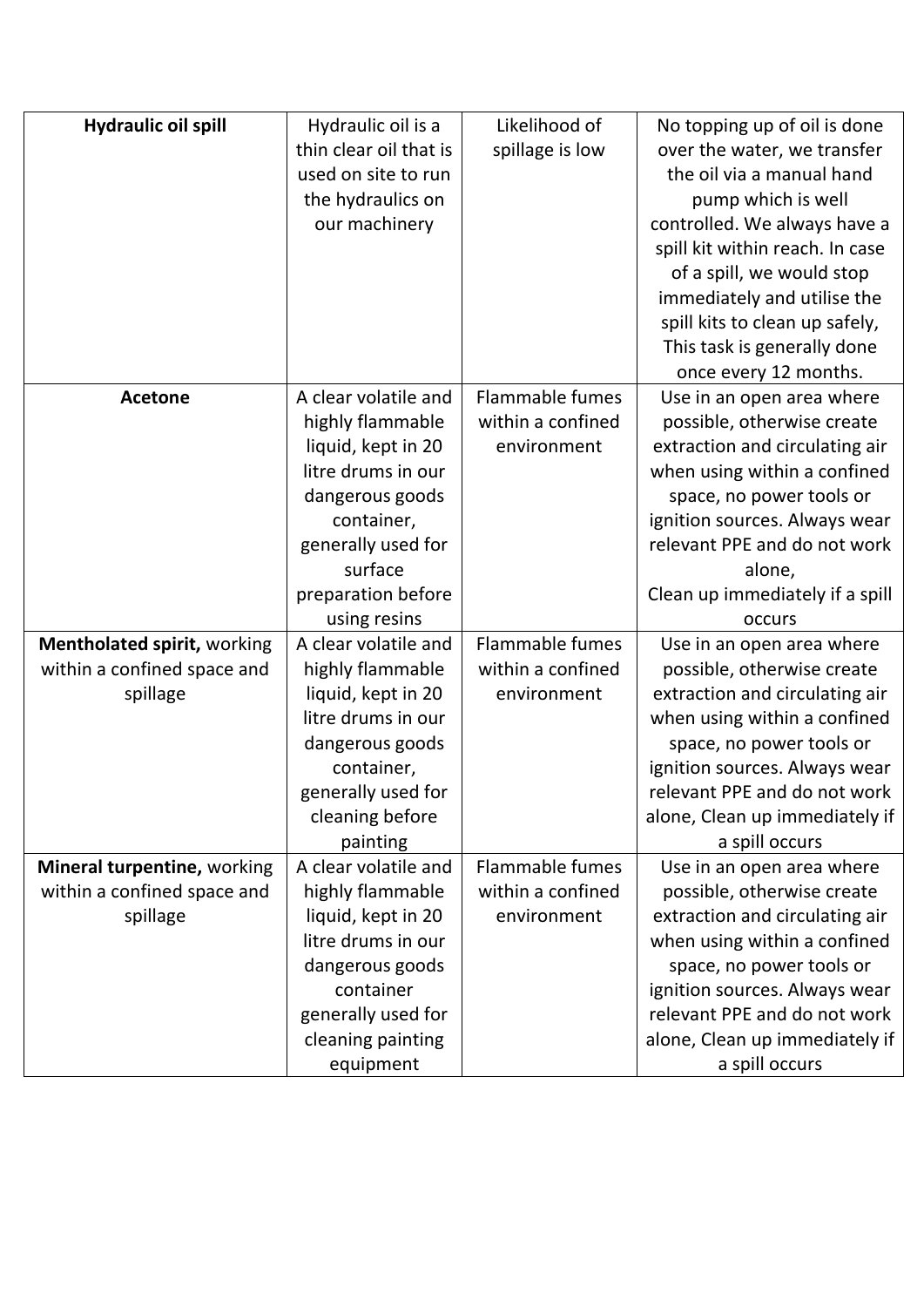| Gunwash, working within a   | A clear volatile and | <b>Flammable fumes</b> | Use in an open area where      |
|-----------------------------|----------------------|------------------------|--------------------------------|
|                             |                      |                        |                                |
| confined space and spillage | highly flammable     | within a confined      | possible, otherwise create     |
|                             | liquid, kept in 20   | environment            | extraction and circulating air |
|                             | litre drums in our   |                        | when using within a confined   |
|                             | dangerous goods      |                        | space, no power tools or       |
|                             | container            |                        | ignition sources. Always wear  |
|                             | generally used for   |                        | relevant PPE and do not work   |
|                             | cleaning adhesives   |                        | alone, Clean up immediately if |
|                             |                      |                        | a spill occurs                 |
| <b>Thinner</b>              | A clear volatile and | <b>Flammable fumes</b> | Use in an open area where      |
|                             | highly flammable     | within a confined      | possible, otherwise create     |
|                             | liquid, kept in 20   | environment            | extraction and circulating air |
|                             | litre drums in our   |                        | when using within a confined   |
|                             | dangerous goods      |                        | space, no power tools or       |
|                             | container            |                        | ignition sources. Always wear  |
|                             | generally used for   |                        | relevant PPE and do not work   |
|                             | thinning paints and  |                        | alone, Clean up immediately if |
|                             | cleaning             |                        | a spill occurs                 |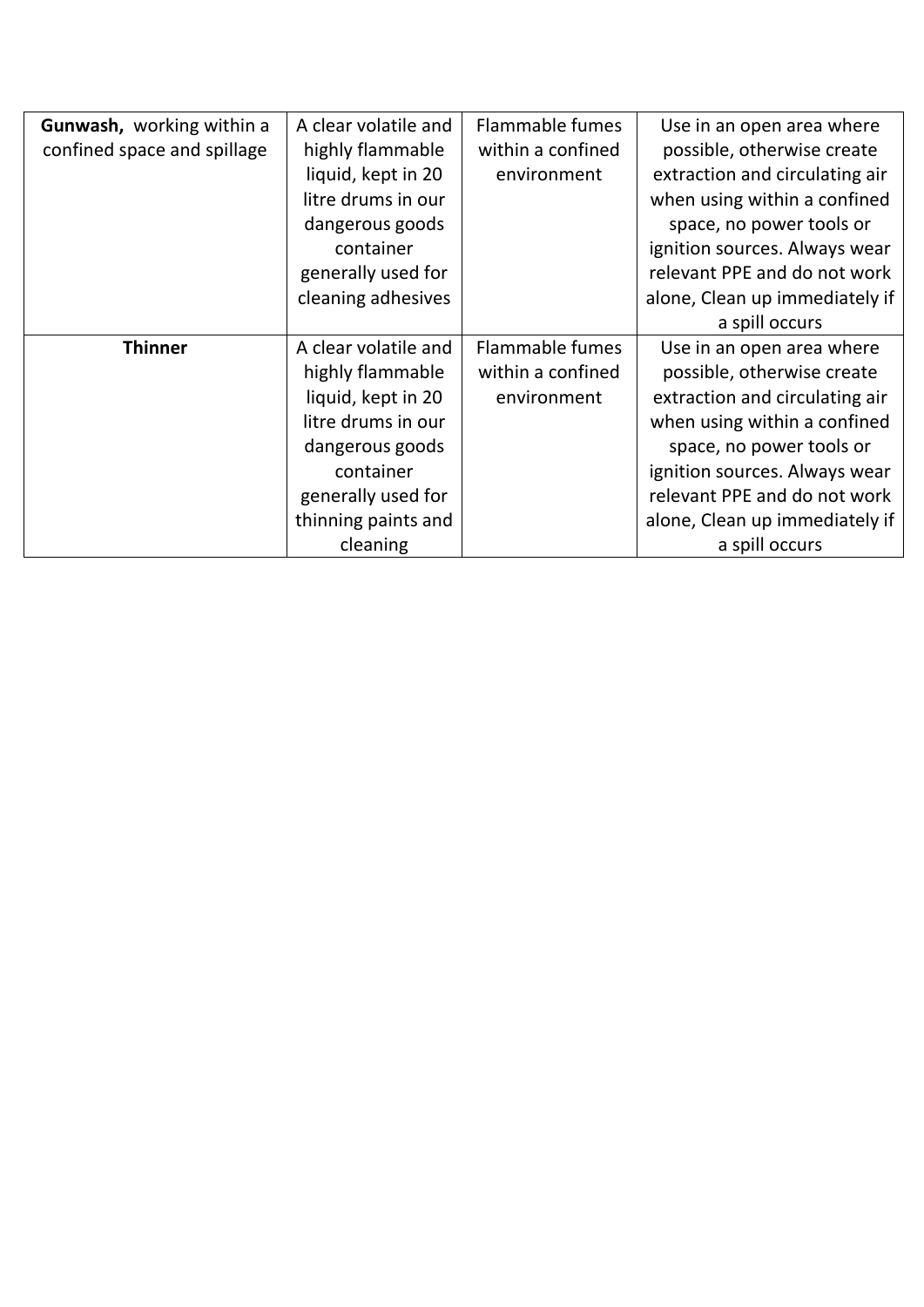#### **8. STAFF TRAINING AND TESTING**

Staff have been trained in how to handle any hazards at our Toolbox meeting held 4<sup>th</sup> December 2020, the attendance and agenda has been recorded and kept on file in the office. The PIRMP has also been implemented and tested during this meeting.

Any changes that are made to the PIRMP will be updated immediately with the file to be saved on the reception computer desktop.

| Date of test                  | Name of tester             | Comments                     |
|-------------------------------|----------------------------|------------------------------|
| $31st$ July 2017              | Michael Schlesinger        | Toolbox meeting              |
| 14 <sup>th</sup> Sept 2018    | Michael Schlesinger and    | Revision and update of PIRMP |
|                               | <b>Kirsty Pearson</b>      |                              |
| 28 <sup>th</sup> August 2019  | Michael Schlesinger and    | Revision and update of PIRMP |
|                               | <b>Kirsty Pearson</b>      |                              |
| 13 <sup>th</sup> December     | Michael Schlesinger and    | Revision and update of PIRMP |
| 2019                          | <b>Kirsty Pearson</b>      |                              |
| 13 <sup>th</sup> December     | <b>Michael Schlesinger</b> | Toolbox meeting              |
| 2019                          |                            |                              |
| 4 <sup>th</sup> December 2020 | Michael Schlesinger and    | Revision and update of PIRMP |
|                               | <b>Kirsty Pearson</b>      |                              |
| 4 <sup>th</sup> December 2020 | Michael Schlesinger        | Toolbox meeting              |
| 3rd December                  | Michael Schlesinger and    | Revision and update of PIRMP |
| 2021                          | <b>Kirsty Pearson</b>      |                              |
| 9 <sup>th</sup> December 2021 | <b>Michael Schlesinger</b> | Toolbox meeting              |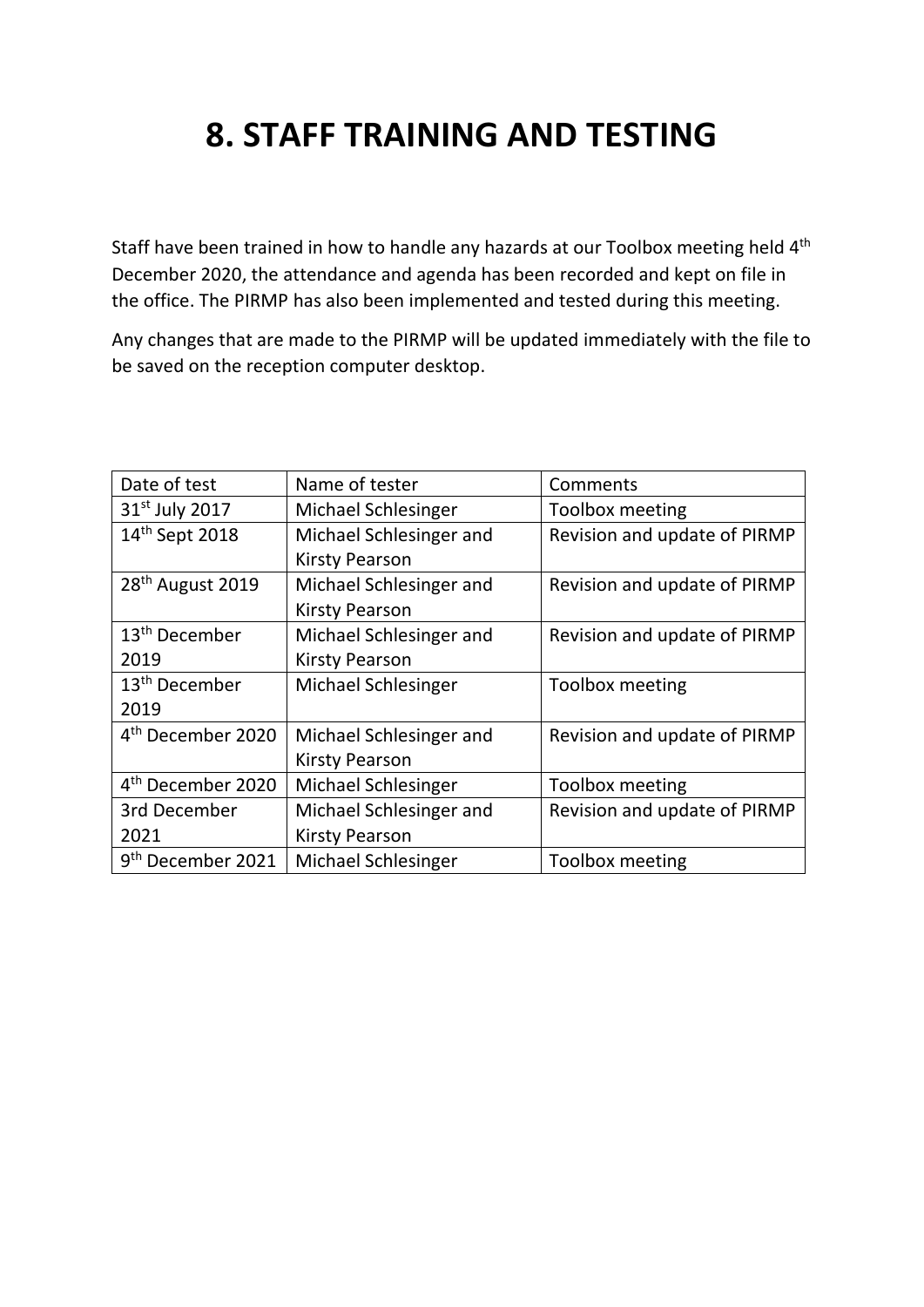### **WHAT IS AN EMERGENCY**

An emergency is a situation that poses an immediate risk to health, life, property or environment. Most emergencies require urgent intervention to prevent a worsening of the situation, although in some situations intervention is not possible and only assistance for dealing with the aftermath is possible. An emergency horn will be activated, followed by a site evacuation.

#### **WHAT ARE TYPES OF EMERGENCIES**

- Explosion of fire
- Chemical spill or environmental incident
- Serious injury
- Severe weather

We have established 3 levels of emergency as follows:

| <b>Emergency</b> | <b>Types of Incidents</b>                                        |  |
|------------------|------------------------------------------------------------------|--|
| <b>Level</b>     |                                                                  |  |
|                  | Minor or no injuries                                             |  |
|                  | Low risk of continuation                                         |  |
| $1$ (Low)        | Minor loss of assets                                             |  |
|                  | Minimal employment of emergency plan                             |  |
|                  | Minor or no evacuation                                           |  |
|                  | No threat to contamination of environment.                       |  |
|                  | Injuries with the possibility of further injuries to others.     |  |
|                  | Risk of continuation without intervention                        |  |
|                  | Severe loss of assets                                            |  |
| 2 (Serious)      | Deployment of internal and external resources to combat incident |  |
|                  | Possible site evacuation                                         |  |
|                  | Actual or possible contamination of the environment              |  |
|                  | Injures requiring hospital admission and or casualty             |  |
|                  | Probable continuation of risk                                    |  |
|                  | Major or total loss of assets                                    |  |
| 3 (Severe)       | Deployment of all external resources and authorities             |  |
|                  | Total site evacuation                                            |  |
|                  | Contamination of the environment                                 |  |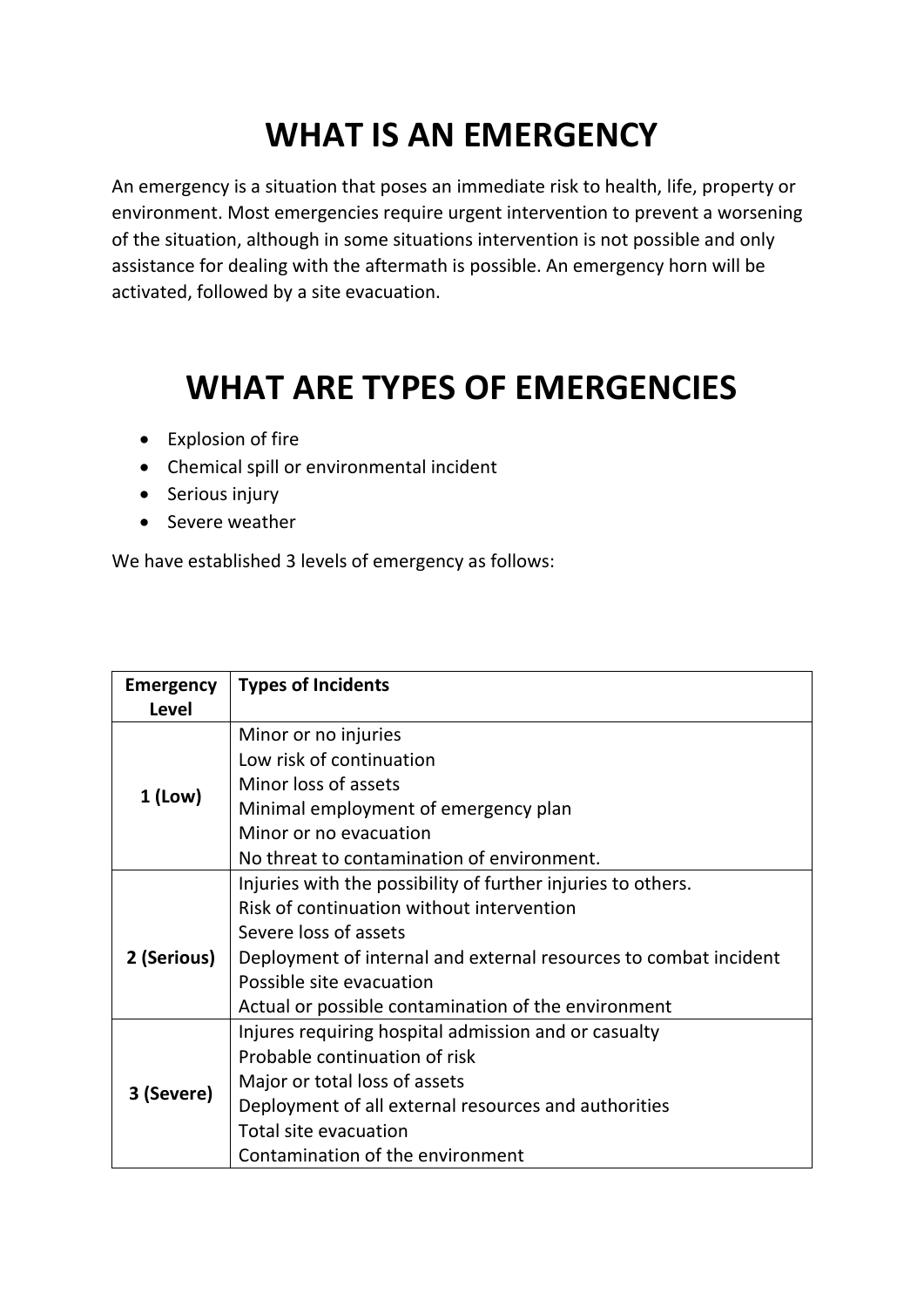





**Name: Mike Schlesinger Title: General Manager Contact: 0448 038 500 Location: Office - Yard**



**Name: Jack Millett Title: Shipwright Contact: 0426 174 767 Location: Yard – Workshop**